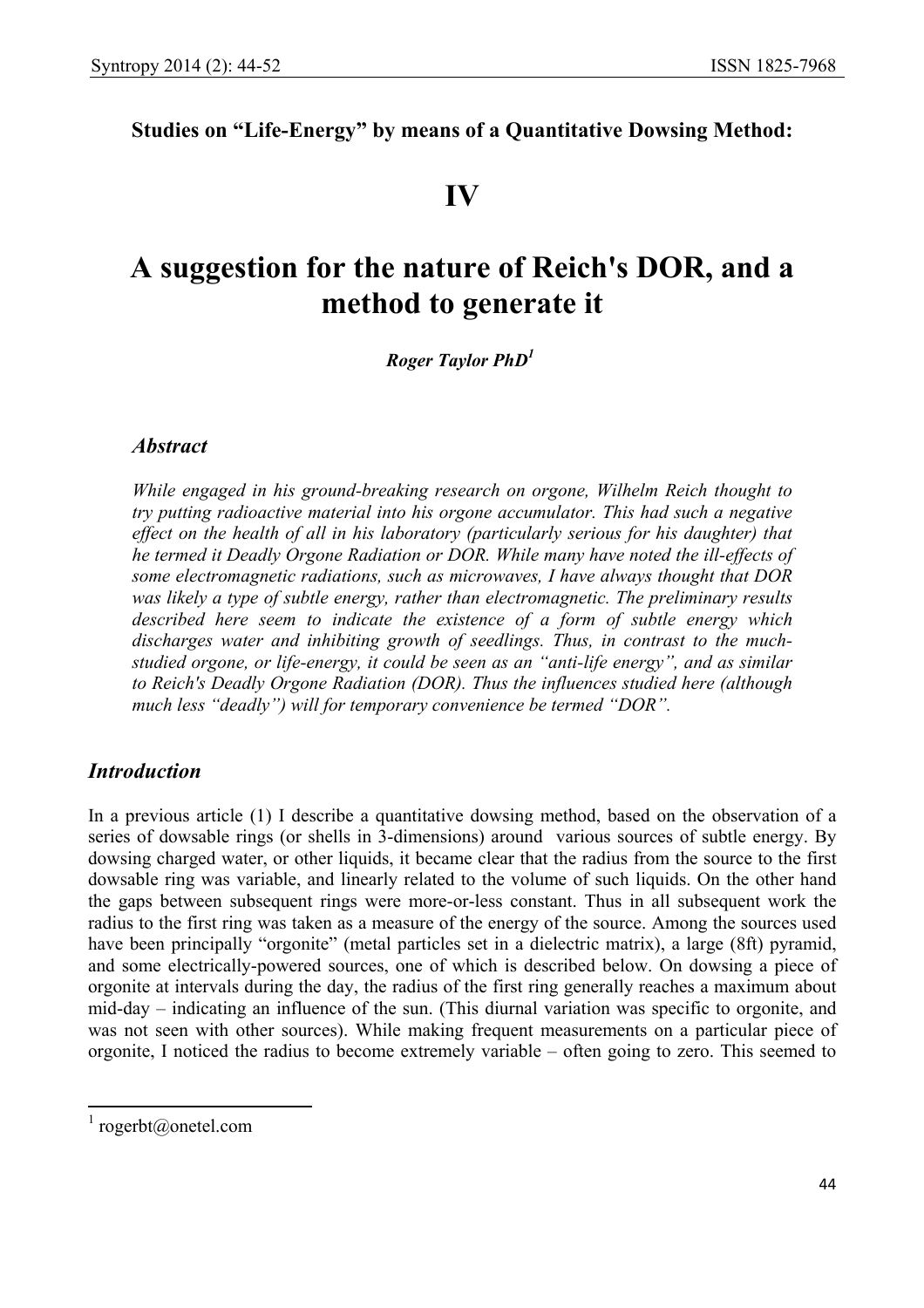start quite suddenly from 8 April 2012 onwards, after having been normal up to and including April 5.

I then began to dowse more frequently, and now have a detailed record, dowsing most days at least once, or up to seven times. Some long-term graphs can be seen below, in the section on GDV. I also dowsed a few other sources (my 8ft plywood pyramid, a wire figure based on the vesica piscis, and a Russian torsion field generator – to be described in a subsequent article) and found these also to become variable, but less so than the orgonite. Figure 1 shows an example of two successive days, on the second of which the orgonite was back temporarily to normal behaviour.



*Figure 1 Results of frequent dowsing a piece of orgonite. The y-axis represents radius from the orgonite to the first dowsable ring.* 

#### *Water losing charge rapidly*

I also dowsed water, previously charged with the pyramid or the torsion generator, and found that, during an "orgonite-negative" phase, this was losing its charge within  $\frac{1}{2}$  – 1hr. On the other hand control samples shielded within a thick-walled polystyrene box were retaining their charge for several days, as they normally would. Clearly, some influence from the environment was responsible. It is thought that orgonite, just like Reich's orgone accumulator, receives subtle energy from the sun. To support this are the observations (a) of a correlation of dowsing strength with time of day, and (b) interrupting sunlight with polystyrene appreciably reduces the power of orgonite (1). Thus the result just described suggests that the loss of charge from water, and likely also the recent strange behaviour of orgonite, were due to a negative type of subtle energy coming from outside.

#### *A different pattern of rings*

As time went on, another phenomenon became apparent. This took the form of a loss of the initial variable gap, so that a regularly-spaced series of rings began adjacent to the source. This was evident both for orgonite and other sources. And moreover, was still present for these other sources on occasions when the orgonite reading was zero. It was first observed, occasionally, in mid-late May, 2012, but with increasing frequency, until now (2014) it is almost permanent. Unfortunately of course, under this condition (which, to anticipate the discussion I will term the "DOR condition") my quantitative method could no longer be used, and I have had to make rough estimates of the intensity of the source from the radius where all the rings fade out. At first I thought this must be a problem with my dowsing response. But later, on a trip to Italy, on taking a means to charge water, I found the initial large gap to be present, and the water to retain its charge during the week I was there. Again, during a week in South Morocco, Christmas 2013, I found the water also to retain charge – but only for the first three days. On the fourth day, and subsequently, it lost charge with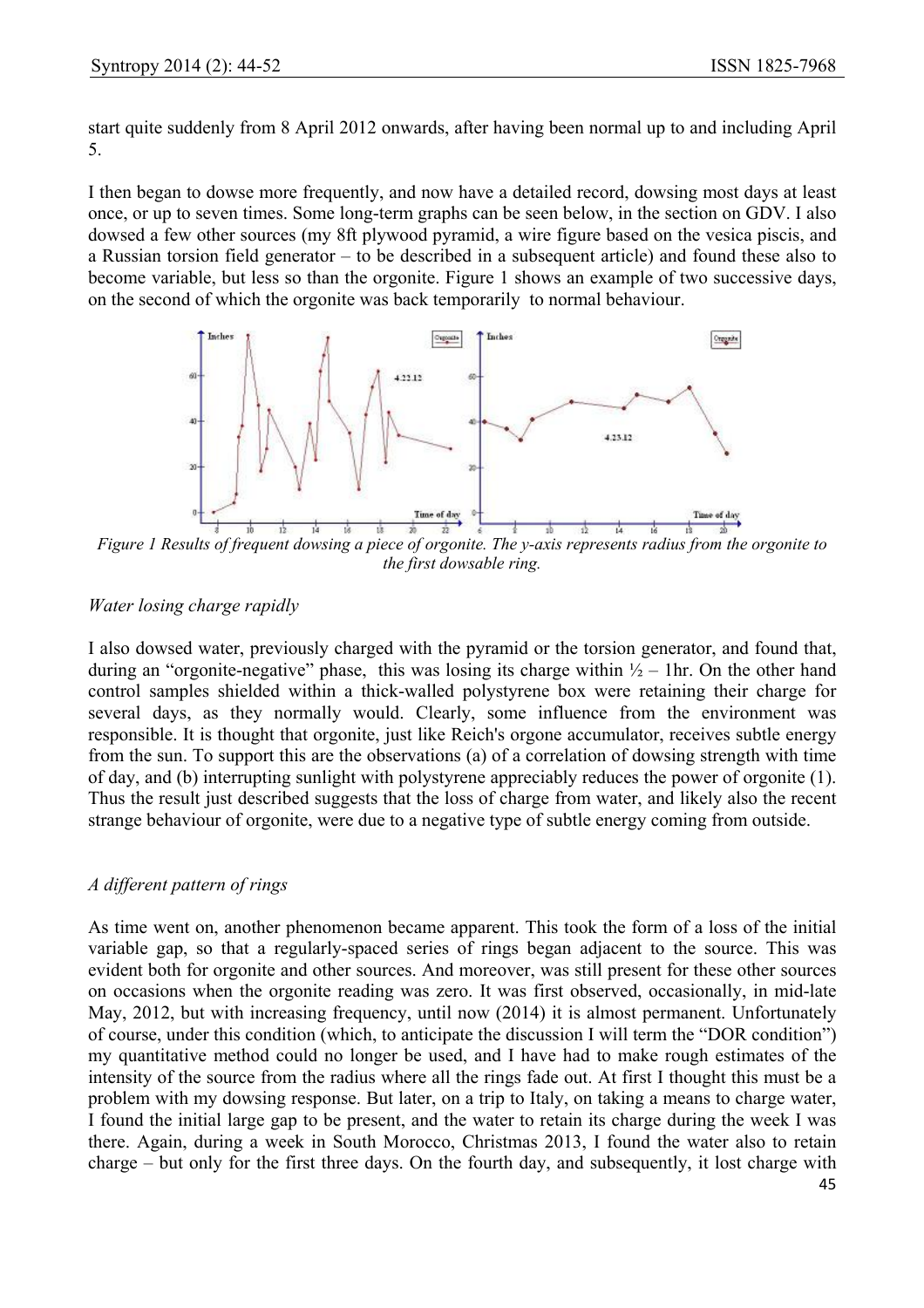increasing rapidity. During the last year in the south of England, however, I have only noticed a return to the normal pattern briefly on three occasions - two of which have been after a period of intense winds and rain.

#### *Chemtrails?*

I have long been skeptical about the "chemtrail" conspiracy story, but I had to admit that the trails I saw on 12 May 2012, and on many days subsequently, had the characteristics described for chemtrails - i.e. extending undiminished from horizon to horizon. Then, remembering the findings of high levels of aluminium and barium in chemical analyses of rain and snow, together with patents for stratospheric aerosol geo-engineering (some employing aluminium) which have led some to suggest that these elements were already being sprayed from the air, (2, 3), I began to think about the possible role of chemtrails in causing the effects I was observing. Thus, knowing that aluminium, in the form of a metal sheet, is reported from Russian work to be very unusual among metals in blocking torsion fields (4), I speculated that dispersed particles of aluminium might have a different effect and, rather than blocking the sun's subtle energy (presumably a torsion field) might be turning it from a cohering influence (charging water) into a de-cohering influence, discharging water.

#### *Experimental reproduction of the discharging effect*

An easily available type of dispersed aluminium was to be found in a solution of an aluminium salt. To test this I made up Potash alum to 1%, in a stainless steel pan, ~8cm deep. As the source I used a special antenna with windings designed as far as possible to cancel their magnetic fields ("Quantum Star" designed by Claes Nygaard, but no longer available. Fig. 2). The effects of such "scalar", or non-Hertzian, fields to affect water and lymphocyte growth have been extensively researched by Glen Rein (5, 6). This was pulsed with 10 kHz square waves from a signal generator set at  $\sim$ 2.5A peak-to-peak: its maximum. A jar of water placed on the antenna pulsed in this way became effectively charged in a few minutes. However, on placing the pan of alum on the antenna, and the jar of charged water within it, I found the water to lose its charge in a few minutes. This was backed up by quantitative recording in the non-local experiment described below. (And, more recently, I have found that a 1% solution of barium chloride behaves the same as 1% alum).



*Fig. 2 Antenna for generation of scalar field.*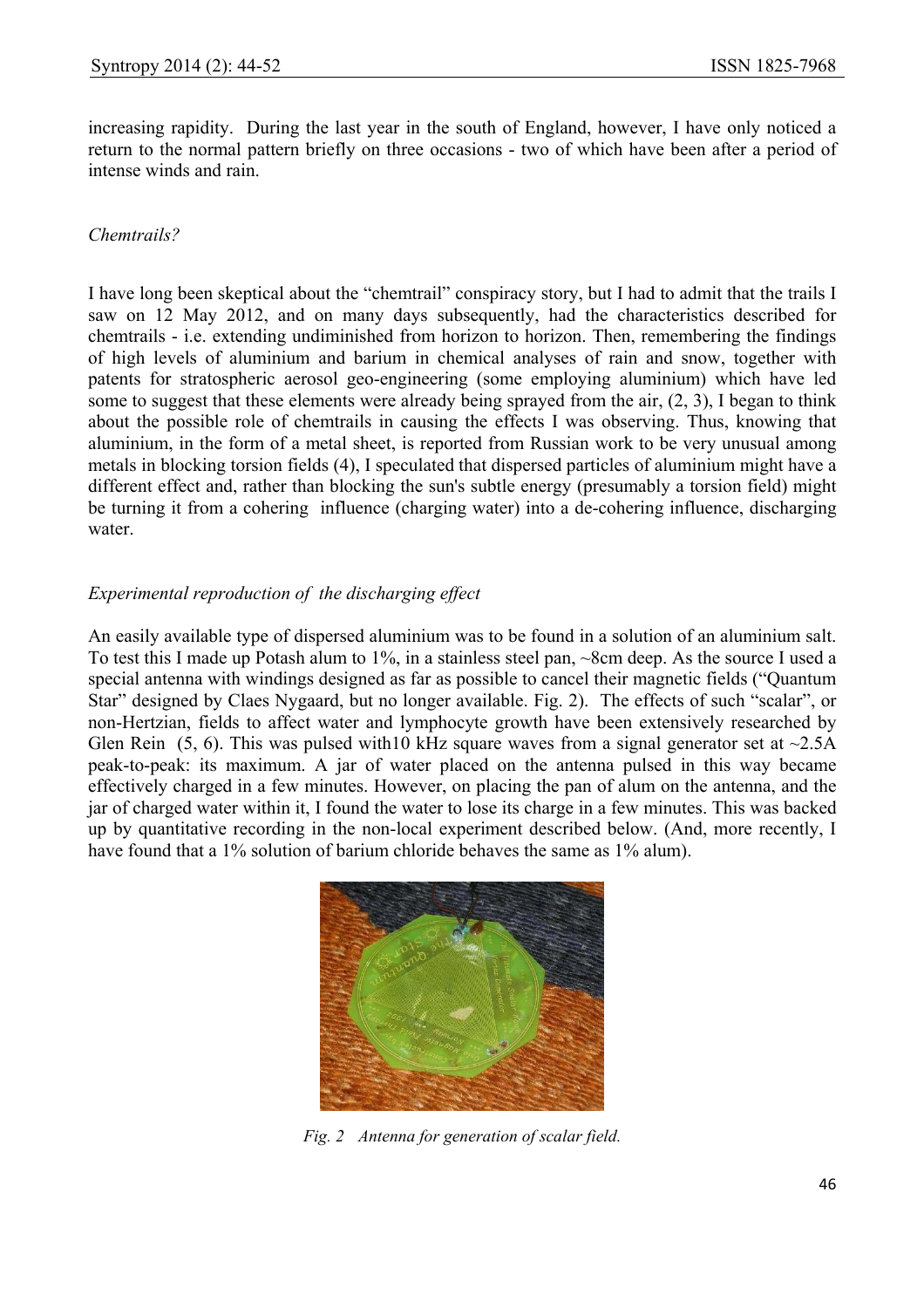#### *Non-local transmission of the discharging effect*

I had previously shown that the influence of orgonite, pyramid, etc.(orgone) is capable of being transmitted non-locally between a pair of identical images (7). Thus if the discharging influence ("DOR") is of the same general nature as orgone, then it should be transmissible in the same way. In the set-up for this experiment one image stood over the pan of 1% alum (Fig. 3) which rested on the scalar antenna (Fig. 2), and a pan of charged water surrounded by the other image was placed in a distant room (Fig. 4) . The pan of water was dowsed at frequent intervals - switching off the signal generator during dowsings, so as to obtain the true time of exposure. In a control experiment the alum was replaced by 1% NaCl. Results for both experiments are seen in Fig. 5 showing again the remarkably fast loss of charge – in this case in minutes. And this time by a non-local influence.



*Figure 3 and figure 4. Set-up for non-local transmission of the discharging influence: Fig. 3 shows pan of alum on the scalar antenna, with image for sending, and Fig 4 shows receiving image surrounding pan of water to be dowsed. (The motor to be seen in the sending arrangement is irrelevant for this short-term experiment).* 



*Figure 5 Time-course for loss of dowsable charge in water under the influence of scalar field passed through alum solution, compared with control using saline instead of alum.*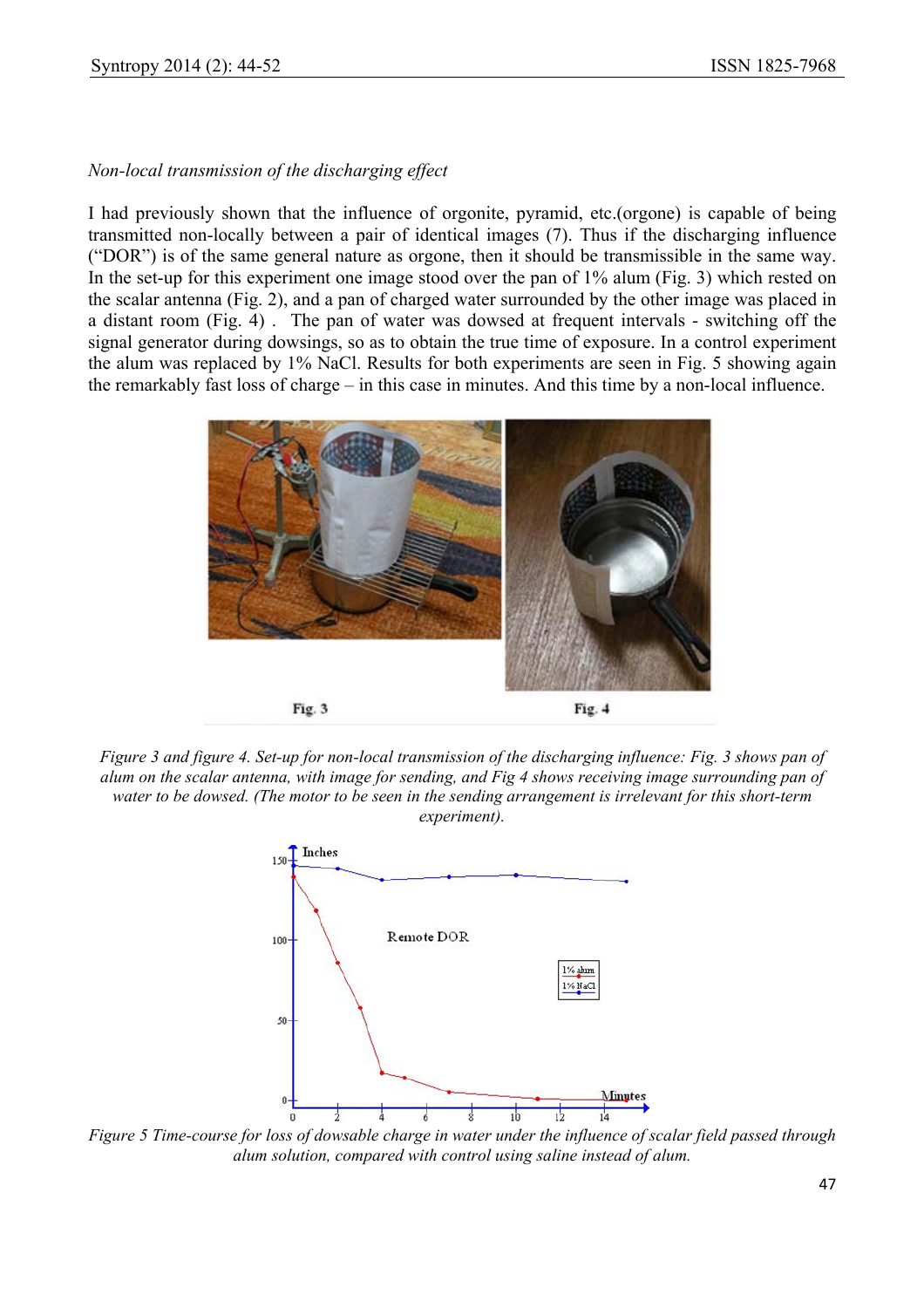#### *Need for stirring*

While this experiment lasted only 15 min, it was found that, during longer exposures, the scalar field began to come through the alum, and thus to charge water, rather than discharging it. This posed a potential problem for the seedling growth experiments described below. It could be avoided, however, by continuous gentle stirring, which was done by means of the motor seen in Fig.3.

#### *Seedling growth experiments*

A previous article had shown remote transmission of the effect of a scalar field to enhance growth of seedlings (7). The set-up has already been described: briefly, the growth of mung beans, under carefully controlled conditions, was measured by the weight added during 2 days. The source here was the same scalar field described above, and in this published experiment, but with the difference that a pan of alum solution was interposed between it and the sending image - as in Fig. 3. And, as already mentioned, the alum was continuously stirred. Remote entanglement was achieved with the same pair of images used in the published experiment: one in the form of a cylinder over the alum/scalar antenna, and the other arranged to cover most of the inside of the incubator (Fig. 6).



*Figure 6 Incubator opened to show receiving image and seeds on day 0* 

Eight experiments were done, using basically the same protocol as the published experiment (7) only this time growing the beans in water rather than saline. As before, four experiments were carried out under control, and four under the test condition: in this case the influence of the scalar field/alum combination. The results indicate a significant inhibitory effect on seedling growth (Table 3).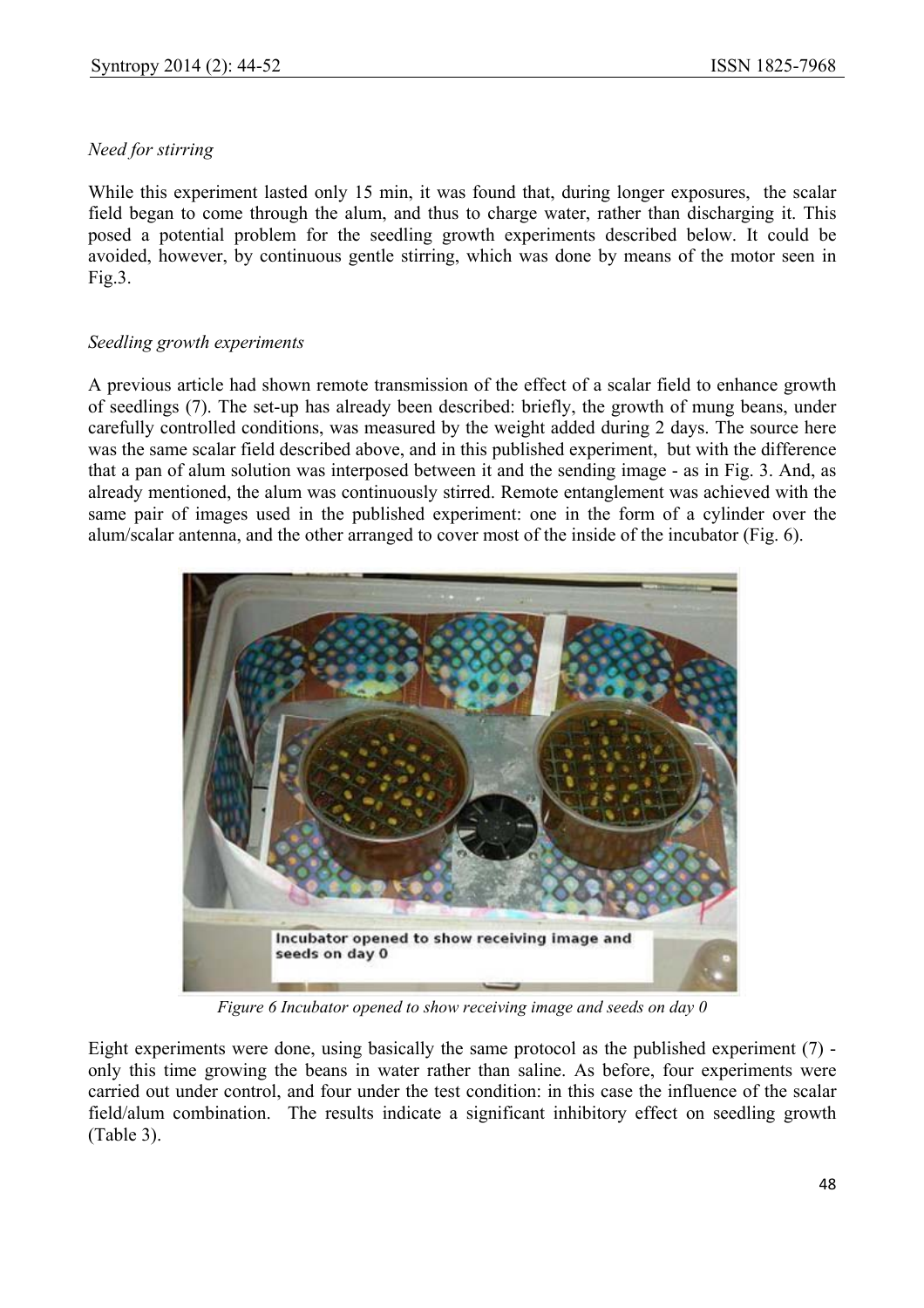| DECREASED GROWTH IN REMOTE DOR        |         |  |  |  |
|---------------------------------------|---------|--|--|--|
| Remote DOR                            | Control |  |  |  |
| 6.6                                   | 11.3    |  |  |  |
| 5.5                                   | 9.6     |  |  |  |
| 7.3                                   | 11.9    |  |  |  |
| 5.1                                   | 9.2     |  |  |  |
| Means: $6.13$                         | 10.5    |  |  |  |
| Test-Control = $-4.37$ , with P<0.002 |         |  |  |  |

#### *Table 1*

This compares with the result previously obtained by the same procedure, but without the pan of alum, in which the scalar field had a significant stimulatory effect on the seedlings:

Test – Control =  $+3.00$  with P<0.003.

#### *Long-term results and GDV (Kirlian) readings*

That there was a clear difference between "DOR" and "normal" conditions was backed up by evidence obtained with the GDV, or "computerised Kirlian" instrument of Dr Korotkov (8). For human studies a person puts a finger on the glass electrode to which a brief high-frequency highvoltage impulse is applied. Light from the resulting discharge is then picked up by a CCD camera under the electrode and sent for analysis by a computer. A number of modes of image-analysis are available, including the area of the image, and the "form", or fractality of its border. Instead of a person's finger, one can place a metal cylinder, connected to a special antenna – so-called "sputnik". This gives the instrument the facility, required here, to respond to the condition of the local space. To obtain average values over a few hours, I set the instrument to record automatically some 350- 500 exposures, at 30sec intervals. A run such as this was done once on each of 9 separate days between 8 and 21 May 2012 (during a DOR period) and another 9 runs between 16 and 23 June 2012 – during a subsequent more normal period. On processing the data from these, clear differences were seen – especially in the area of the image and its form. In the results (Table 1), from the mean values of the 350-500 exposures of each run were obtained the overall 18 "means of the means", and the significance of the difference of these.

|         | N | $8 - 21$ May | $16 - 23$ June | P of the difference |  |
|---------|---|--------------|----------------|---------------------|--|
| Area    |   | 7420         | 8448           | < 0.001             |  |
| Form    |   | 12.6         | 11.3           | < 0.001             |  |
| Table 2 |   |              |                |                     |  |

Thus, during the DOR period the area is smaller (perhaps indicating less energy) and the form larger (perhaps more disorganised energy).

These GDV readings took place during a prolonged period (April-June 2012) when I was dowsing a piece of orgonite frequently. Figure 7 shows the dowsing results, with indication of the periods covered by GDV readings.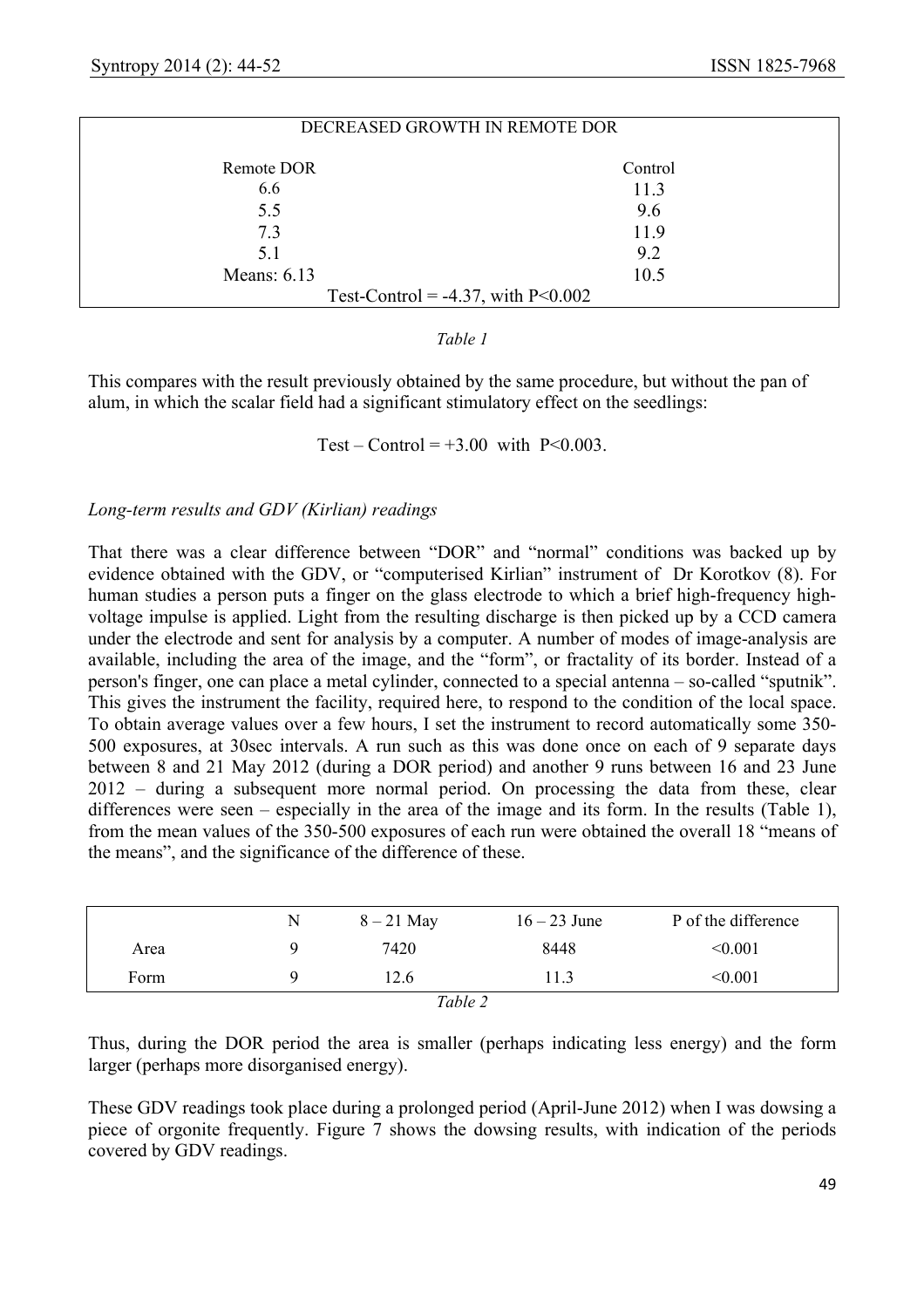

Figure 7. Results of quantitative dowsing a piece of orgonite, with indication of the periods covered by the GDV readings in Table 2. (The occasions when no measurable gap was found have been omitted from this graph, and the one on Fig. 8).

Frequent dowsing of the same piece of orgonite was resumed, after a pause from June-October 2012. This yielded the result shown in Fig.8, which covers the period October 2012- May 2013. During this period the changed ring pattern again often prevented obtaining a quantitative result, and so was omitted from the graph. Subsequent to this, from May 2013 onwards, the changed ring pattern was observed almost continuously, so that few measurements could be made.

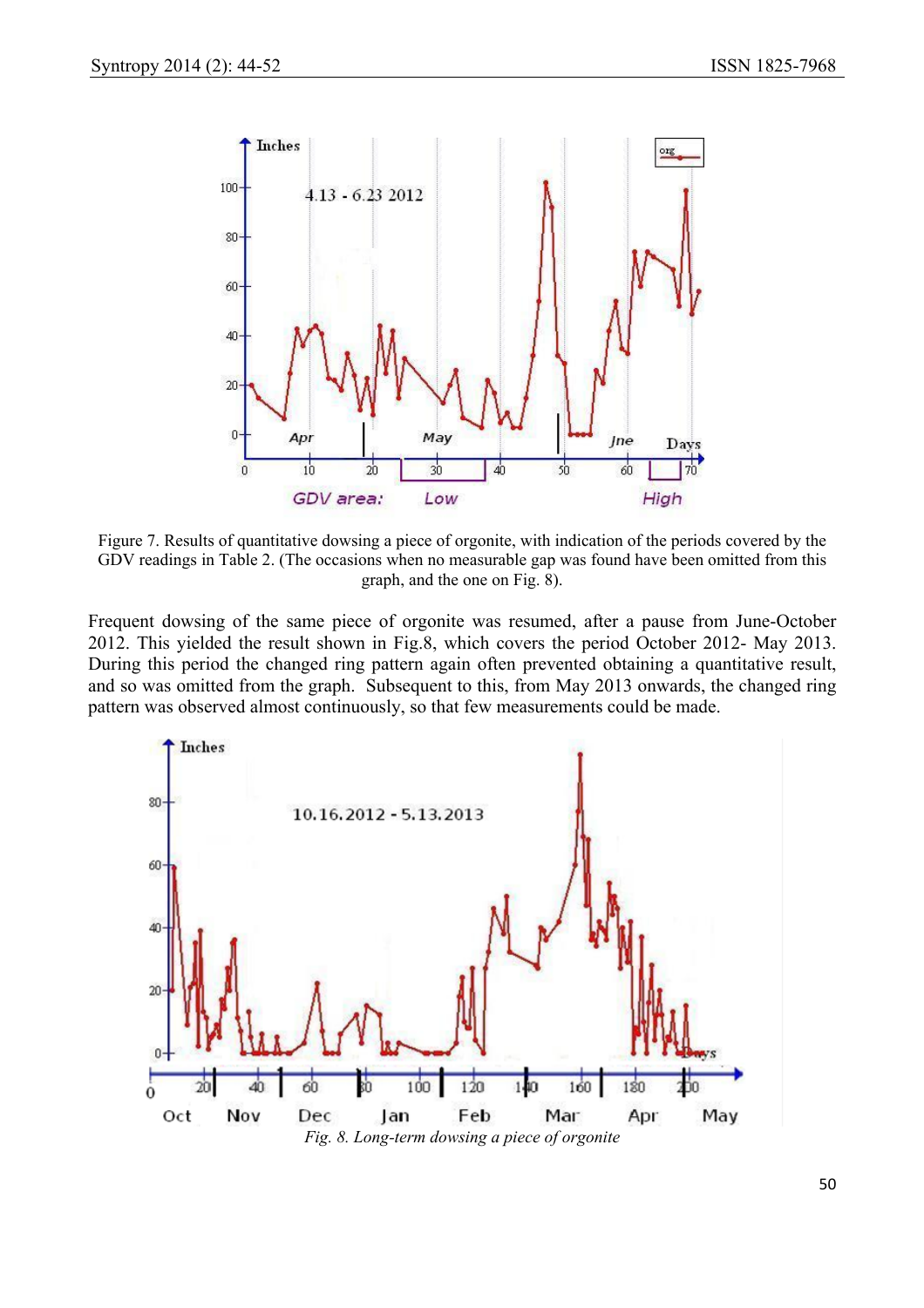#### *GDV effects of remote orgonite and remote DOR*

In a variation of the "remote DOR" set-up dowsed previously, the "receiving" image surrounded the sputnik antenna, while the "sending" image surrounded either the DOR set-up, or a piece of orgonite, or else no source - as control. Two GDV runs were made under each condition. The differences between Orgonite, Control and DOR conditions were very small, and of very low significance, but nevertheless all were in the same direction as had been found under the "chemtrails" condition, i.e for Area: Orgonite > Control > DOR , and for Form: DOR > Control > Orgonite.

#### *Discussion*

The basic physics of subtle energy is still under discussion. Perhaps one of the most-developed theories comes from Russian research: the torsion-field theory. A subsequent article in this series will report on experiments relating to this theory, which will show that the fields I dowse from most of my sources do behave as torsion-fields.

While, in principle, it appears that almost anything can be dowsed, dowsers in general tend to specialise. Thus many will be particularly good at dowsing water, while others dowse archeological sites, etc. It seems to depend on what question is lodged in the subconscious. With experience, a dowser can learn to insert various questions into the subconscious. In my case, however, as mentioned in the first article in this series, I have not posed any conscious questions, but my original desire to find the energy from orgonite, has led me to a subconscious dowsing response that seems to identify any source of large-scale quantum coherence. Thus I get responses from a laser, a Rife plasma bulb, the human body, etc. And this dowsable coherence extends to certain materials which come into proximity to such a source – notably water, which is well known to be able to take up the highly-organised states necessary for its essential role in life.

And, notably, aluminium can also take up the charge – and hold it even better than water. As already mentioned, Al is very unusual among metals in that it will block (and reflect) torsion fields. Thus I have found e.g. that aluminium foil will initially block the energy from orgonite, etc., but later itself become charged, and so in effect pass the field on. This suggests that Al (in solid form at any rate) can become organised so as to take up large-scale quantum coherence. The foil can easily be discharged, however, by beating, or vigorous manipulation.

In liquid form, on the other hand, as the foregoing experiments show, alum solution does not block a torsion field, but rather turns it from a cohering influence to a de-cohering influence. This influence (which I cannot dowse) is nevertheless capable of being transmitted by non-local entanglement, and thus might well be accountable in torsion-field theory. Critical here is the observation that, for long-term experiments, the alum solution needs to be stirred. Otherwise coherence builds up, and eventually the cohering field comes through – just as it does with solid aluminium. To account for this I suggest that random (Brownian) motion of the Al ions in solution could disrupt the coherence of the torsion field. But, if undisturbed and exposed to the scalar field for some time, even Al ions in Brownian motion seem to be capable of taking up a coherent state which is now presumably dynamic.

Exactly the same situation could exist for Al particles in the sky, where they could disrupt a coherent field produced by the sun. But here another phenomenon needs to be explained: the